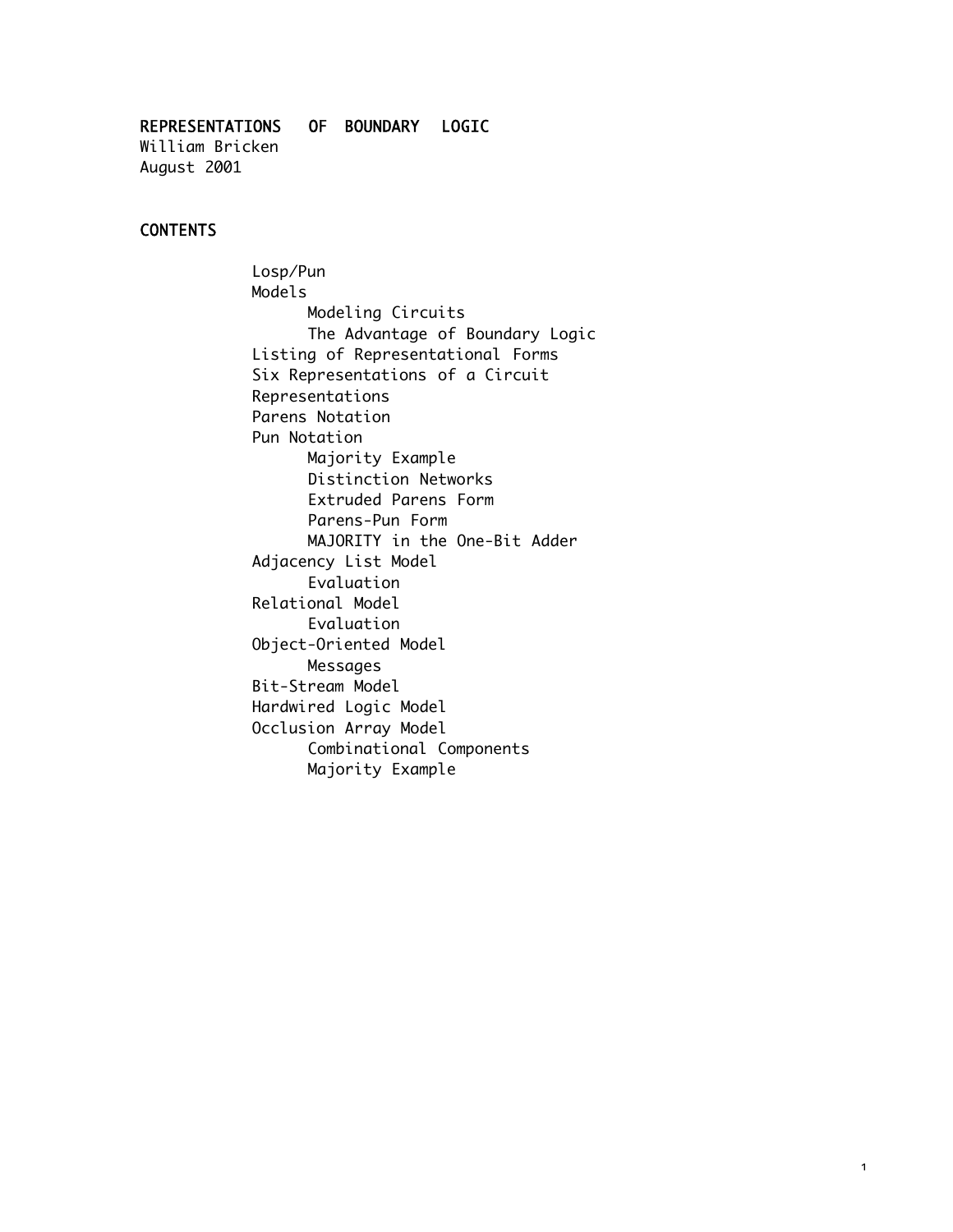# LOSP/PUN

Losp/Pun is a suite of three hierarchical software tools. At the core, the Boundary Logic Engine (Losp) provides Boolean minimization of logic function graphs. The Circuit Graph Engine (Pun) manipulates circuitry-specific transformations on structure, such as technology library mapping. The outer layer of functionality, the Application Interface, admits and generates EDIF specifications, provides batch-mode processing, test-vector verification, statistical analysis, and interfaces to CAD and other interactive systems.

Pun calls Losp for minimization, then applies structural rearrangement algorithms to the minimized parens forms. Due to the homogeneity of parens notation, patterns in the circuit can be easily identified. Pun identifies common gate patterns (XOR, MUX), common structures which can be shared by increasing fan-out (structure sharing), and common patterns found in technology libraries (technology mapping).

The Circuit Design Engine (CDE) aka Circuit Design Explorer, is a stand-alone application of Losp/Pun as an EDA product prototype. The CDE generates candidate circuits within a parameterized design space. Candidates are structural variations of the same functionality. The designer specifies a configuration of behavioral, topological, and technology mapping parameters and provides a description of functionality (reference netlist, set of logic equations, HDL behavioral specification, FSM, etc.). When feasible, the CDE produces a circuit which satisfies the specified structural constraints.

## MODELS

Boundary logic algorithms can be expressed using many different data structures. Several are briefly described:

- Parens Notation
- Pun Notation
- Adjacency lists
- Relations
- Object-oriented
- Bit-stream
- Hardwiring
- Adjacency matrix

Each of these may come with a specific mode of processing and set of algorithmic clichés (list, logic, relational, object, and bit-stream processing metaphors).

Pun notation is native to Pun, while parens notation is native to Losp. Pun expresses the structure of circuits as a partitioned graph. It uses multiple data structures internally, as an artifact of experimental development.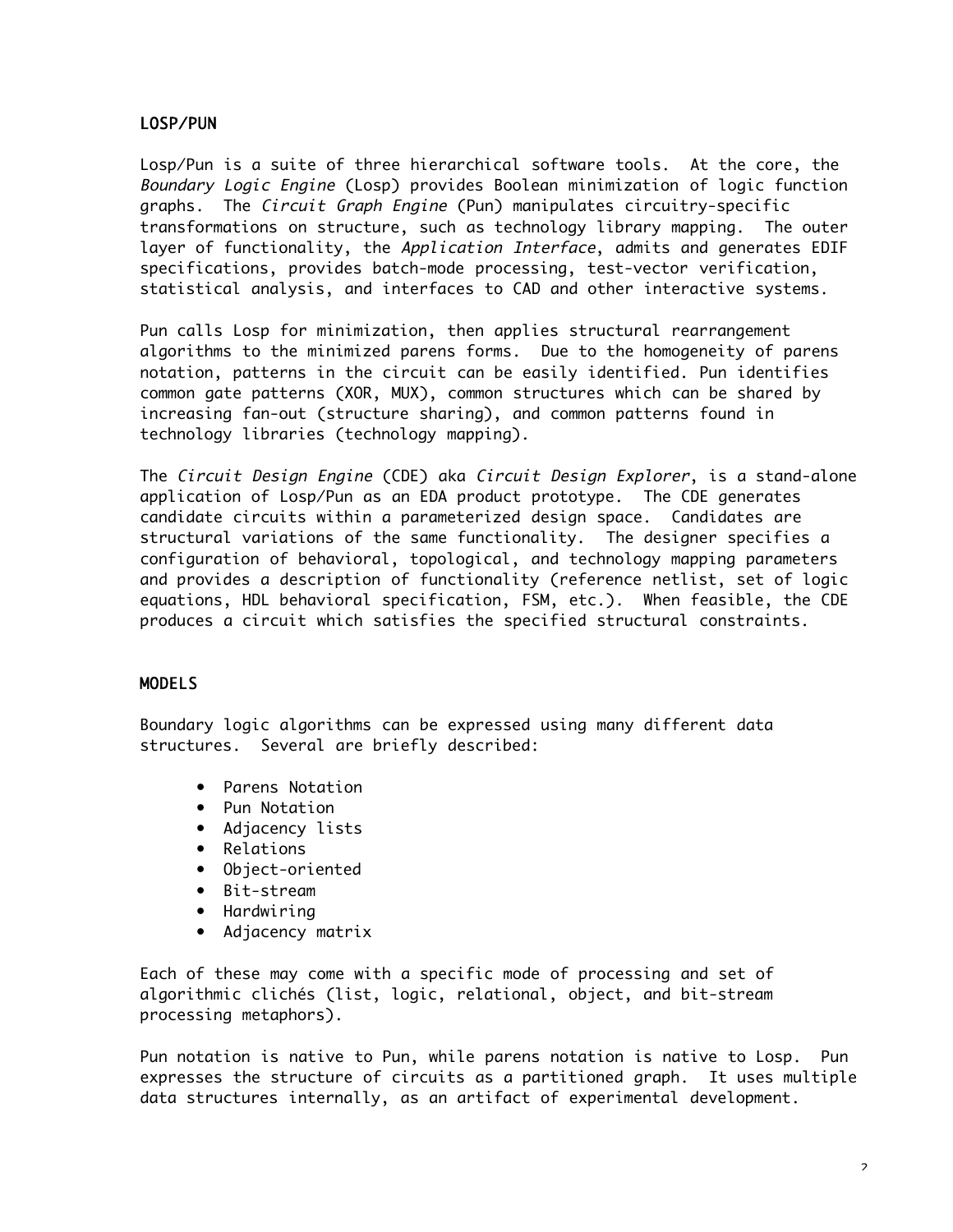# Modeling Circuits

The relationship of containment is sufficient for the expression and transformation of Boolean logic and for the gate-and-wire components of a circuit. Formally, there is a morphism between the inside/outside distinction of containers, the antecedent/consequent distinction of logical implication, the input/output relation of variary NOR gates, and the parent/child distinction of directed graphs.

Registers and feedback in circuits are simply principled and choreographed breaking of containment; the state contained inside a register is transferred to the outside of the register (into the circuit as a whole) at specified locations and times.

# The Advantage of Boundary Logic

In all representations, boundaries serve both to define objects and patterns, and as the connection between objects. (Boundaries both separate and connect.) In a circuit, each boundary is both a variary NOR gate and the wire exiting that gate. Connectivity and logical functionality are confounded in the Pun representation. The motivation for changing structure can be either behavioral (grouping logic) or topological (eliminating wires). The identicality of wires and gates in a distinction network circuit permits both wiring and logic to be minimized concurrently.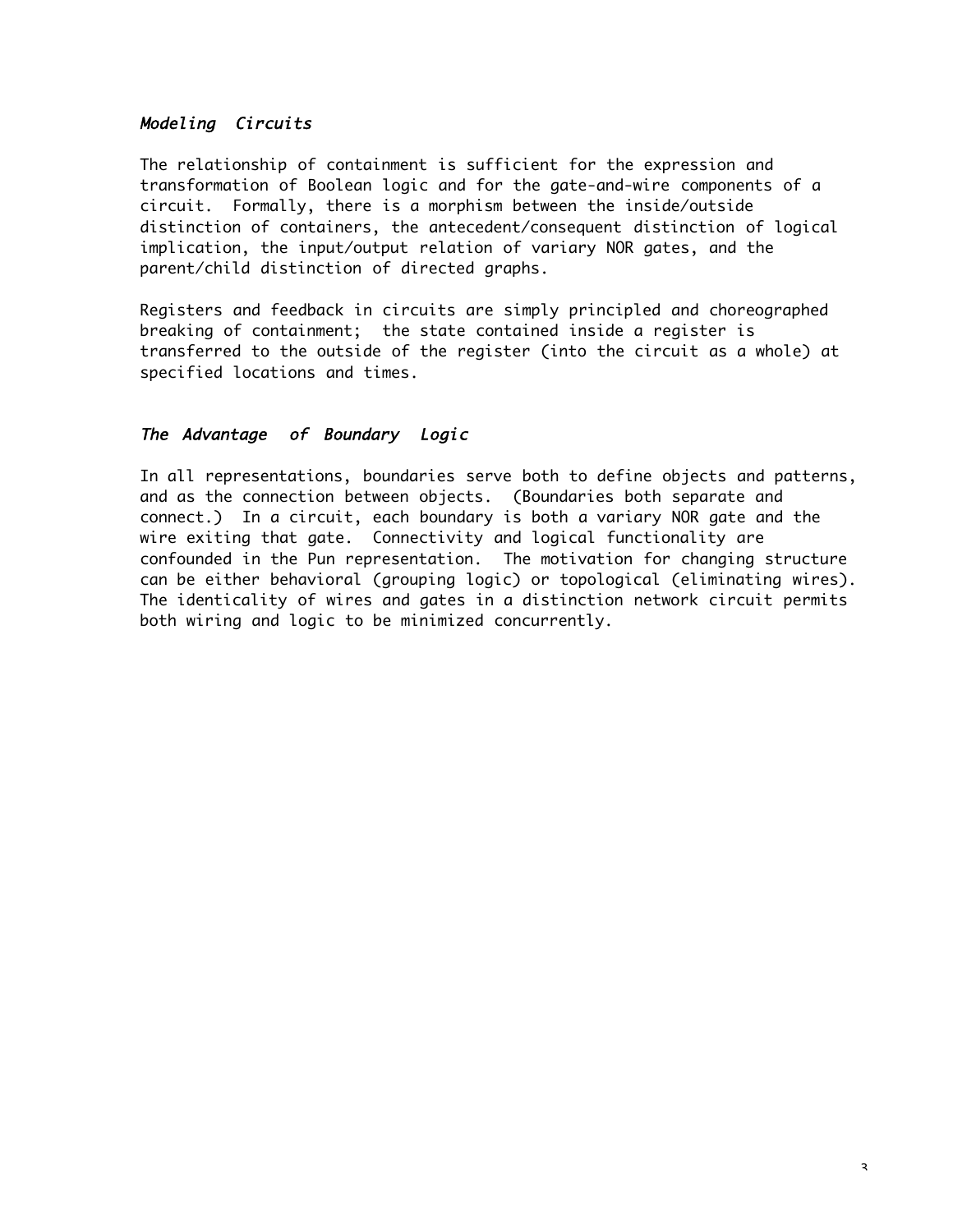## LISTING OF REPRESENTATIONAL FORMS

Each of these representations is mentioned within the sequel:

Conventional

- logic networks (combinational circuits)
- timed logic networks (sequential circuits)
- logic look-up tables (FPGA circuits)
- 
- clausal form (2level circuits)
- adjacency list
- adjacency matrix
- EDIF (circuit netlists)

Linear Boundary (list-based)

- clausal parens form
- deep parens form (Implicate Normal Form, INF)
- Losp-reduced parens form
	- parens bit-stream
	- parens form
	- containment pairs

Spatial Boundary (graph-based)

- extruded parens
- pun form (partitioned graph)
- distinction network (dnet)
- homogeneous dnet
- parens-pun form (parens network)
- cnf-pun form
- occlusion array

Throughput this paper, the 2-out-of-3 MAJORITY circuit is used as an example.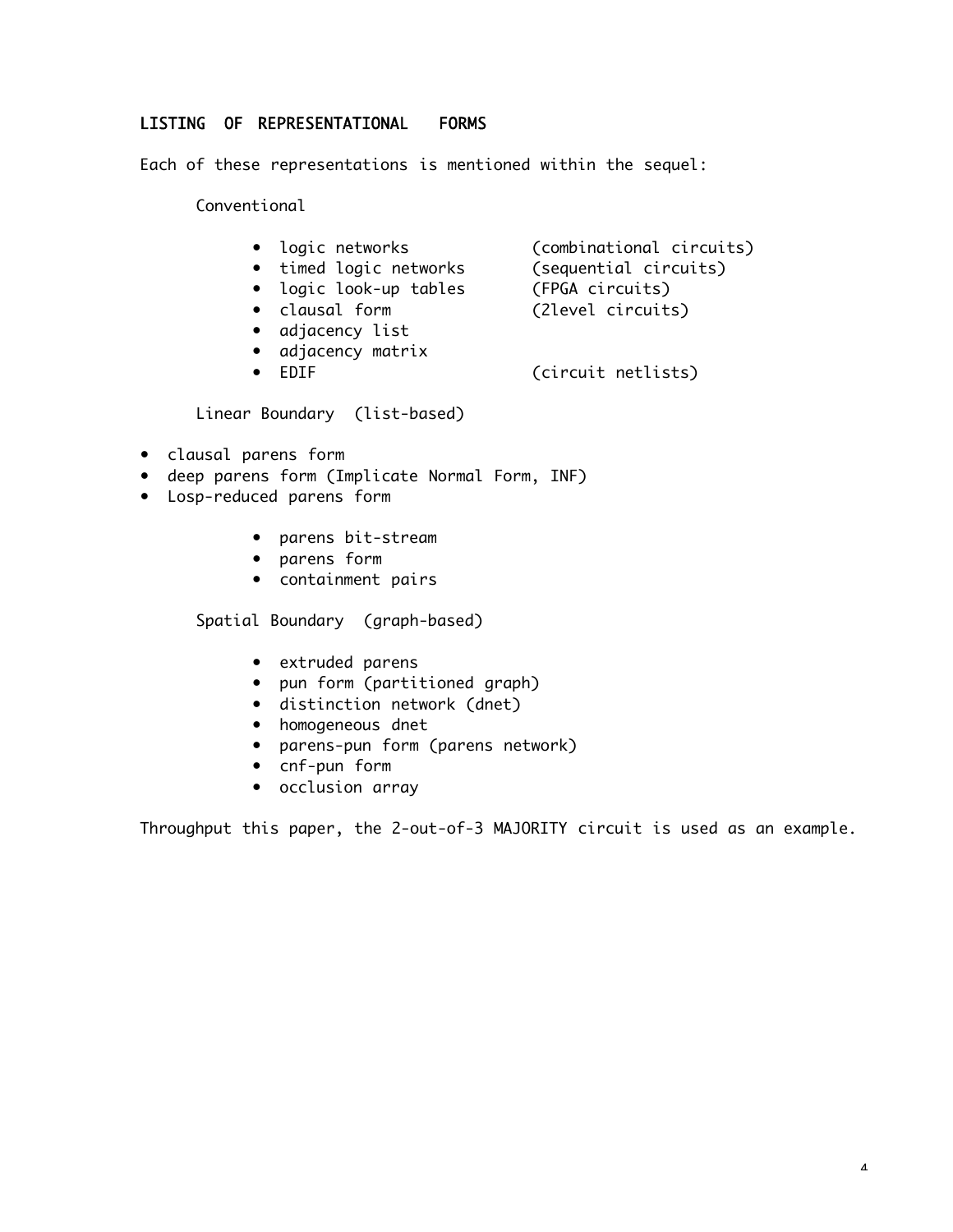# SIX REPRESENTATIONS OF A CIRCUIT

Below are six different representations of the same simple circuit, a one-bit full adder. Note that the carry output is the 2/3 MAJORITY function. The standard logic and standard circuit representations convey little information visually. The four boundary representations (parens, dnet, boundary, and circuit) illustrate the visual information inherent in spatial languages.

Standard Logic

 $sum = abc + a\overline{bc} + \overline{abc} + \overline{abc}$  $rary = ab + ac + bc$ 

Parens Form

sum =  $((a)(b)(c))((a)bc)(a(b)c)(ab(c))$ carry =  $((a)(b))((a)(c))((b)(c))$ 

Encircling Boundaries



## Circuit Schematic

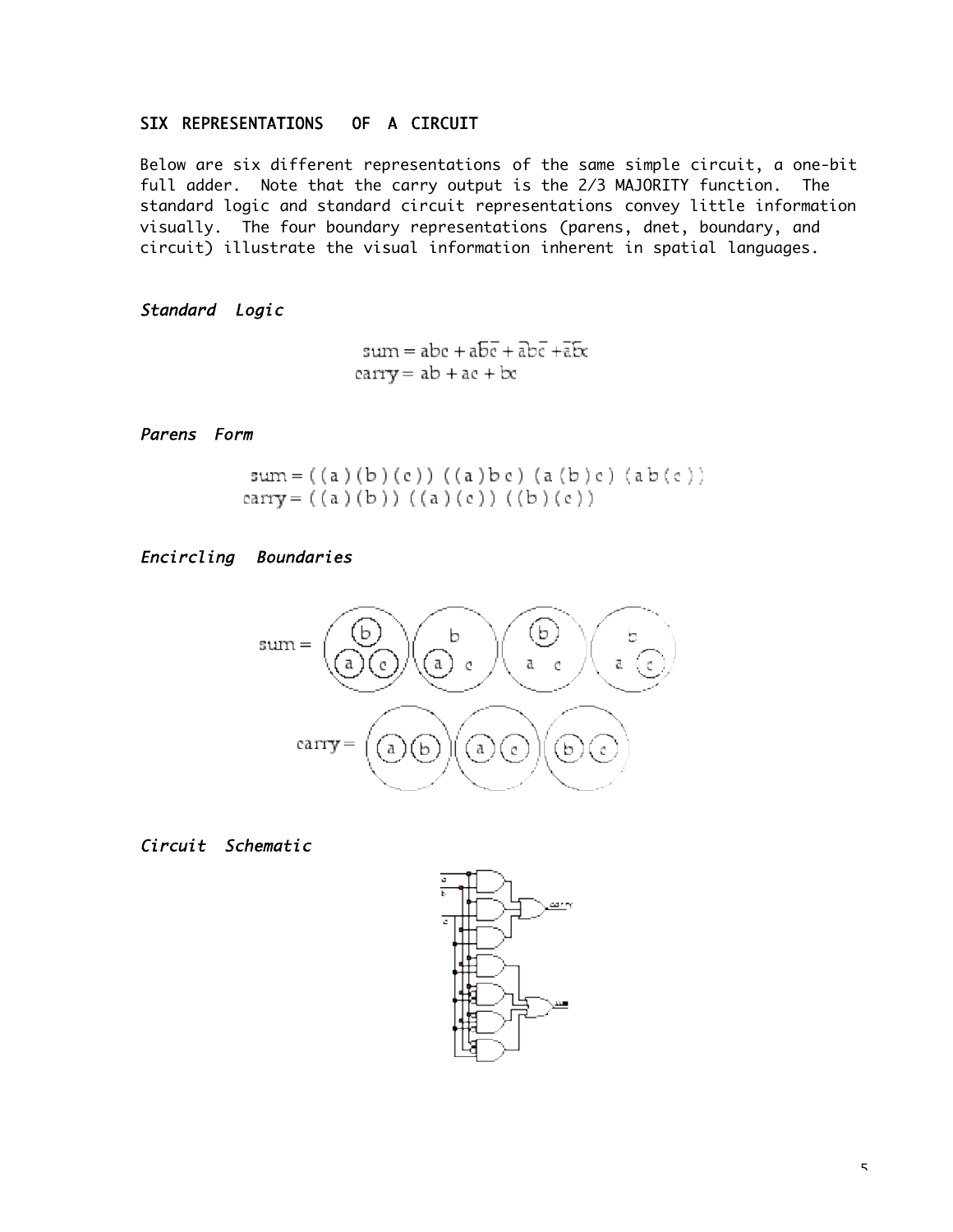# Distinction Circuit





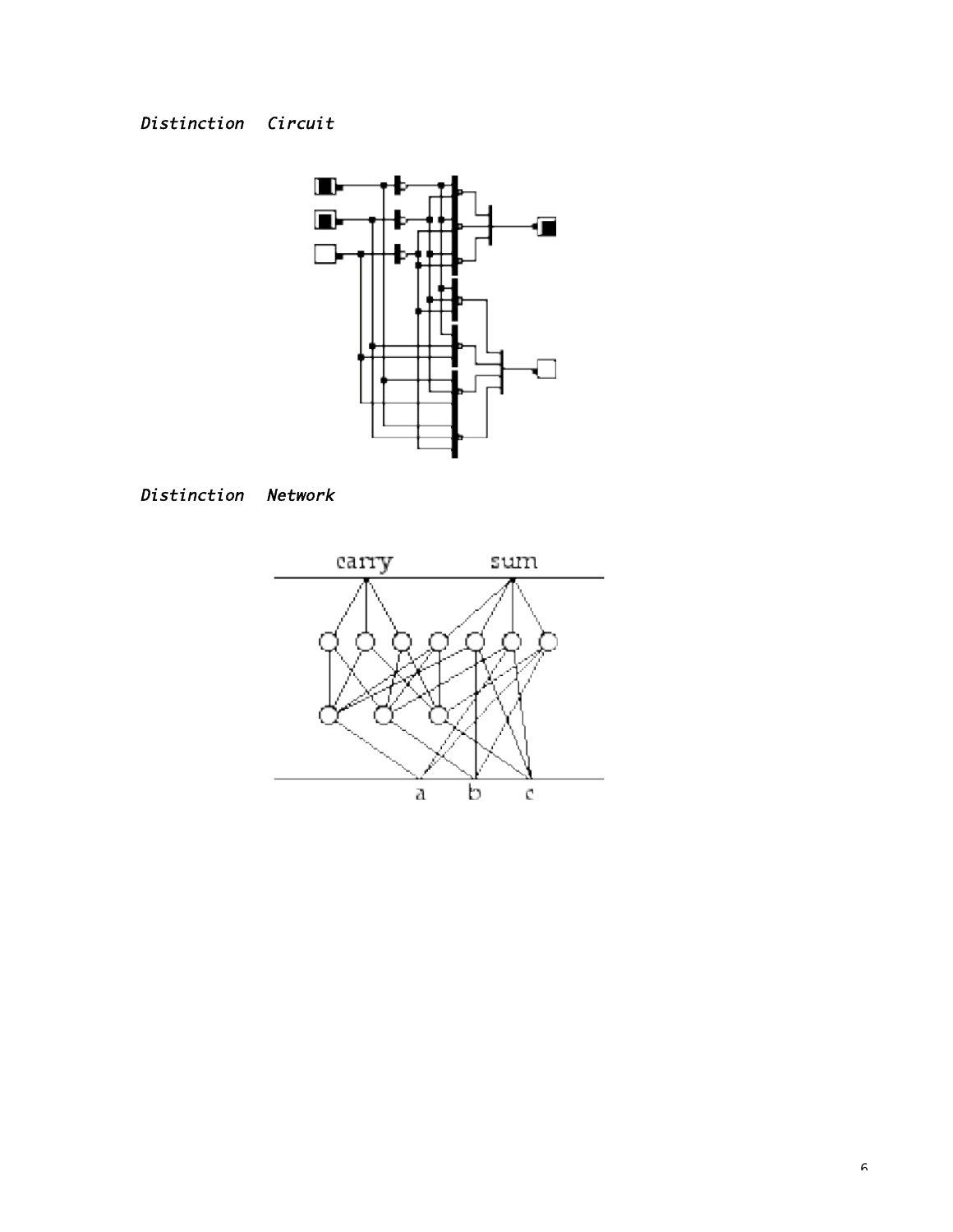#### REPRESENTATIONS

Examples of several varieties of representation of boundary logic follow. All are for the same logical form.

LOGIC: (a AND (a OR b)) PARENS with NUMBERED SPACES:  $($  ( a) ( a b) )<br>0 1 2 3 EXTRUDED PARENS: ( ) 1 ( ) ( ) 2 3 a a b IS-CONTAINED-BY PAIRS:  $\{<\alpha 2>, <\nb 3>, <\n2 1>, <\n3 1>, <\n1 0>\n\}$ 

GENERALIZED NOR TREE:



For notational convenience, we can use labels for the internal tree nodes, placing the actual distinction in back of the label. These nodes are called distinction nodes, or dnodes for short. Dnode labels identify the space contained by the dnode, the subgraph for which they are root. Rotating the tree clockwise by 90 degrees yields a circuit schematic-like representation:

DNODE TREE:



When a node is in more than one container, the tree becomes a graph, and nodes fan-out to multiple containers. The containment relation is now many to many.

DISTINCTION NETWORK:

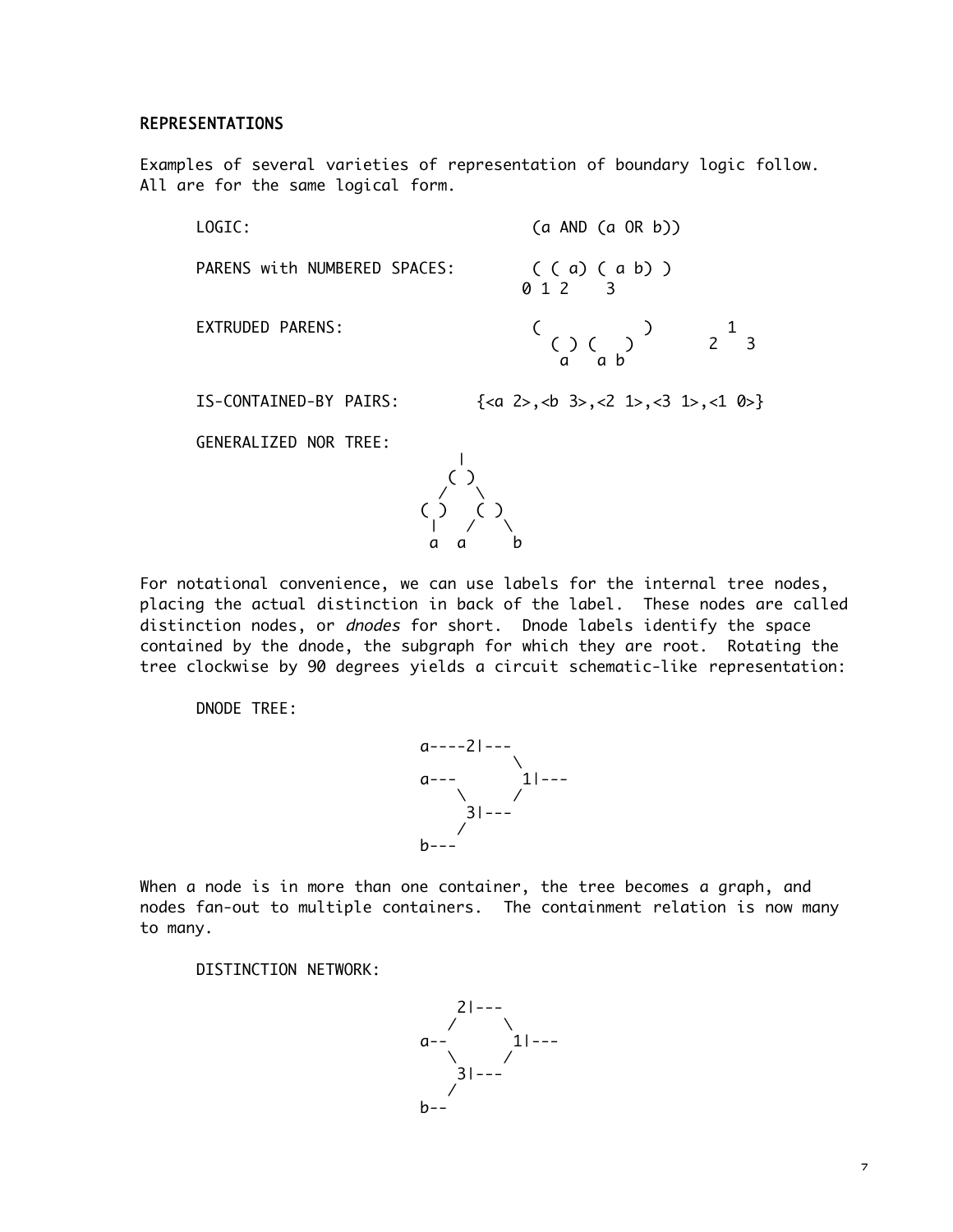#### PARENS NOTATION

Containers can be represented in linear text by well-formed parentheses (WFP), called parens. A parens expression makes containment visually obvious: each parens contains other parens forms, grounding in either an empty parens or a label. The varieties of WFPs are countable with the Catalan numbers, and are studied under the technical name of Dyke languages.

A parens form represents a set of containment relations. This set also defines a graph, with spaces as nodes and distinctions as links. In the parens form below, the inside space of each delineated boundary is labeled with a unique integer; variables are their own labels and by convention their own container boundaries.

$$
\begin{array}{cc} ( & ( & a) ( & b) ) \\ 0 & 1 2 & 3 \end{array}
$$

The outermost boundary, labeled 0, is the edge of the typographical space. This boundary is conventionally not represented for text, and often represented as a line frame for diagrams. In the above example, the outermost boundary is implicit in the whitespace which defines the page formatting. The example has six containment pairs. These containment relations can be more conventionally represented as a set of ordered pairs:

x CONTAINS y:  $\{\langle 0 \rangle 1 \rangle, \langle 1 \rangle 2 \rangle, \langle 1 \rangle 3 \rangle, \langle 2 \rangle 1 \rangle, \langle 3 \rangle$ 

Similarly, these pairs could be ordered by the is-contained-by relation:

 $x$  IS-CONTAINED-BY  $y$ :  $\{, **3>, c2, 1>, c3, 1, c1, 0> \}**$ 

#### PUN NOTATION

EDIF netlists specify timed logic networks. These netlists can be transcribed without reconfiguration into a raw pun format. The pun format can then be converted directly into a network of distinctions, or it can be optimized using the Losp reduction engine.

Pun notation is the graph version of parens notation, and is necessary to represent fan-out of nodes. Pun notation maps one-to-one onto simple netlist specifications using solely the variary NOR gate.

By convention, in pun notation all parens forms have an outer container. Multiple forms sharing a space are grouped by double containment:

a (b)  $(c d) \implies ((a (b) (c d)) )$ 

Double containment maintains the logical semantics of each form.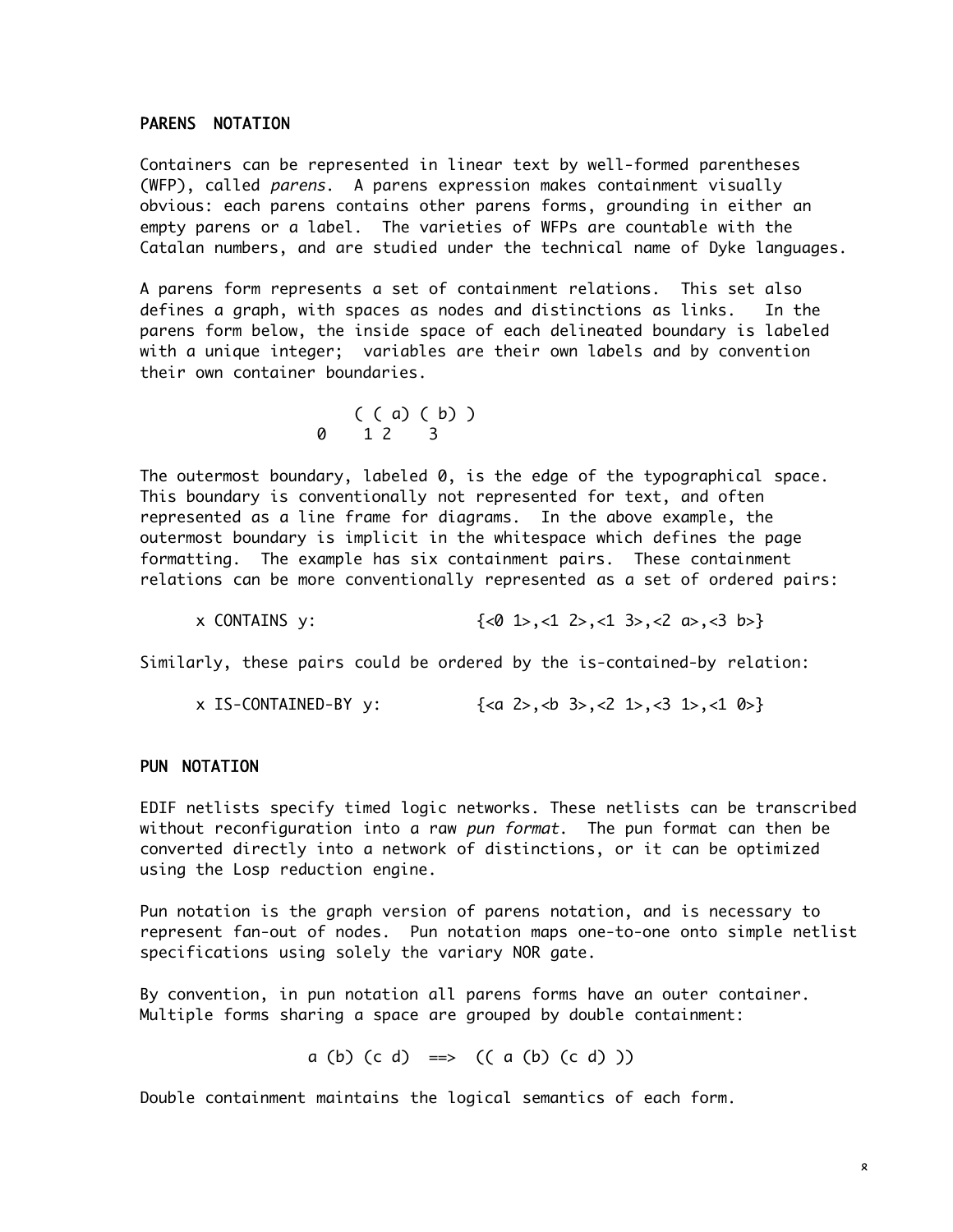#### Majority Example

Pun forms are illustrated by a simple, one-output combinational circuit, 2/3 MAJORITY. Semantically MAJORITY returns True whenever two or three inputs out of three are positive.

The functionality and representation of the circuit can be captured using a look-up table:

| a b c | fn | conventional clauses       |  |            | parens clauses |
|-------|----|----------------------------|--|------------|----------------|
| 000   | 0  |                            |  |            |                |
| 001   | 0  |                            |  |            |                |
| 010   | 0  |                            |  |            |                |
| 0 1 1 | 1  | (and (not a) b c)          |  | (a (b)(c)) |                |
| 100   | 0  |                            |  |            |                |
| 101   | 1  | (and a (not b) c)          |  |            | ((a) b (c))    |
| 110   | 1  | (and a b (not c))          |  |            | ((a)(b) c)     |
|       |    | (and a b c)<br>((a)(b)(c)) |  |            |                |

The set of inputs is  $\{a, b, c\}$ . The table represents all possible combinations of values for these inputs. The function column (fn) is marked whenever the input values meet the semantic specifications, in this case, two-out-of-three inputs are positive.

A clause is a conjunction of literals. A literal is a positive or negative atom, where atoms identify inputs. Each line of the look-up table can be converted into a clause by forming the conjunction of the three variables, with zero-valued variables negated. The total function specified by ones in the function column is represented by the disjunction of all indicated clauses. This is disjunctive normal form (DNF), also know as the sum of products form (SOP).

In this example, the DNF for the MAJORITY function is:

(or (and (not a) b c) (and a (not b) c) (and a b (not c)) (and a b c))

In parens notation:

(( (a (b)(c)) ((a) b (c)) ((a)(b) c) ((a)(b)(c)) ))

Note that boundary disjunction is spatial collection, with the collection contained by the double boundary,  $((\ldots))$ .

The representation of the clausal parens form in pun notation follows: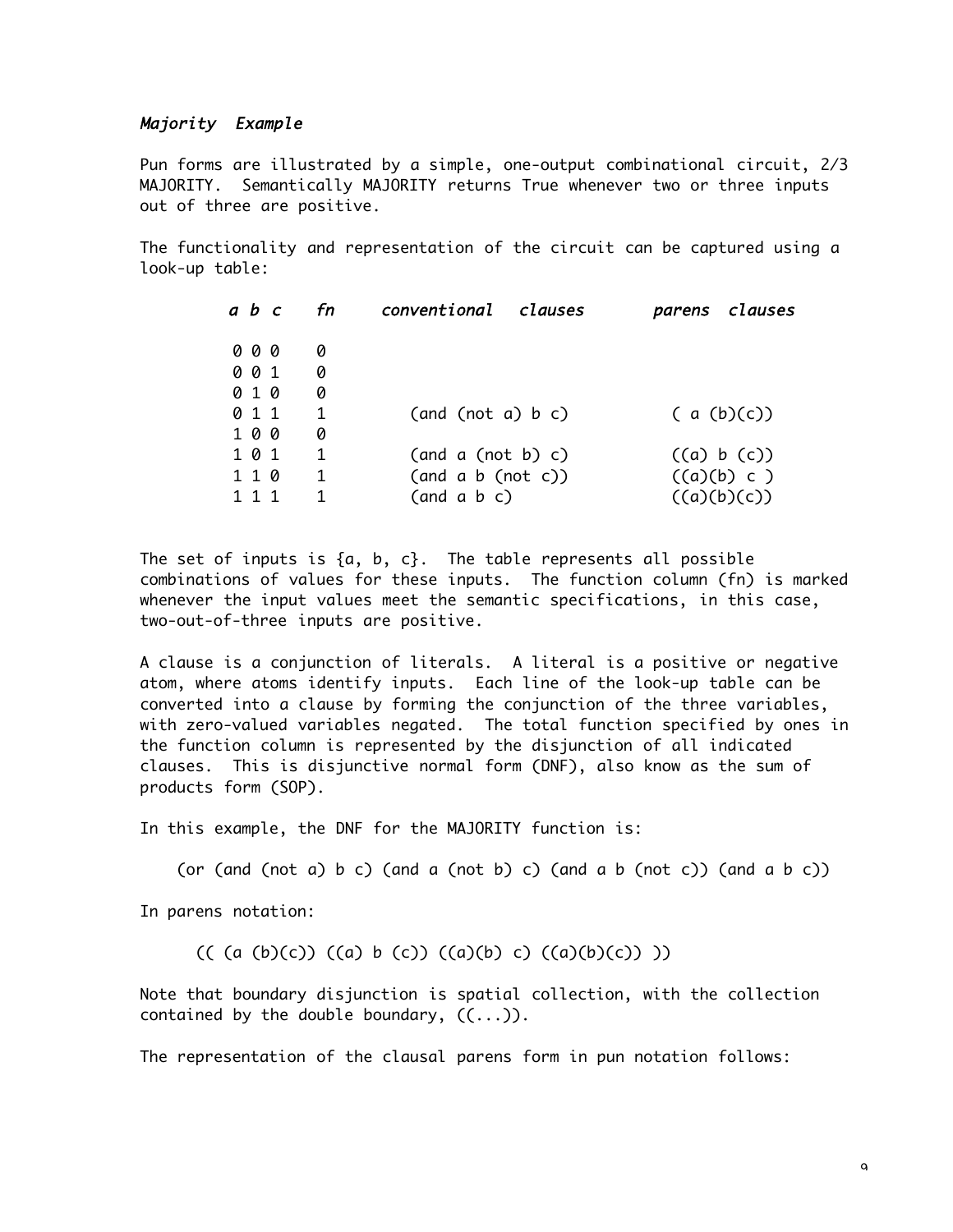((majority) ((main)  $((aunk) (bunk) (cunk))$  $((oa - 5))$  $((-1 (a (b)(c))) )$  $(\sim2$  ((a) b (c)) )  $(\sim3$  ((a)(b) c) )  $({\sim}4$   $((a)(b)(c))$  )  $({\sim}5$   $(({\sim}1 {\sim}2 {\sim}3 {\sim}4)) )$  )

The initial fields identify the circuit (majority), the library module (main), the inputs ((a unk)(b unk)(c unk)), and the outputs ((oa 0)). The body of the pun form is the functional circuit:

> $((-1 (a (b)(c))) )$  $(\sim 2$  ((a) b (c)) )  $(\sim 3$   $((a)(b) c) )$  $({\sim}4$   $((a)(b)(c))$  )  $({\sim}5$   $(({\sim}1 {\sim}2 {\sim}3 {\sim}4))$  )

Each row of the pun-body identifies a cell, a labeled logic subgraph.

(~<label> <parens-form>)

Cells are labeled with integers; variables with letters. Labels within parens forms identify links in the network. Each cell can contain an arbitrary amount of logical structure, as determined by the accompanying parens form.

## Distinction Networks

The above pun-body can readily be converted into a distinction network, for which each labeled node identifies a set of atoms bounded by a single parens:

> ((majority) ((main)  $((a)$  unk)  $(b)$  unk)  $(c)$  unk))  $((oa -9))$  $((\sim9 \ (\sim8) )$  $(-1)$  (a) )  $(\sim 2 \quad (b) )$  $(\sim3$  (c) )  $(*4 \ (a \sim 2 \sim 3))$  $(\sim 5 \sim 1 \text{ b } \sim 3) )$  $(\sim 6$   $(\sim 1 \sim 2 \text{ c})$  )  $(\sim 7 \quad (\sim 1 \sim 2 \sim 3) )$  $(\sim8$   $(\sim4 \sim5 \sim6 \sim7)$  )))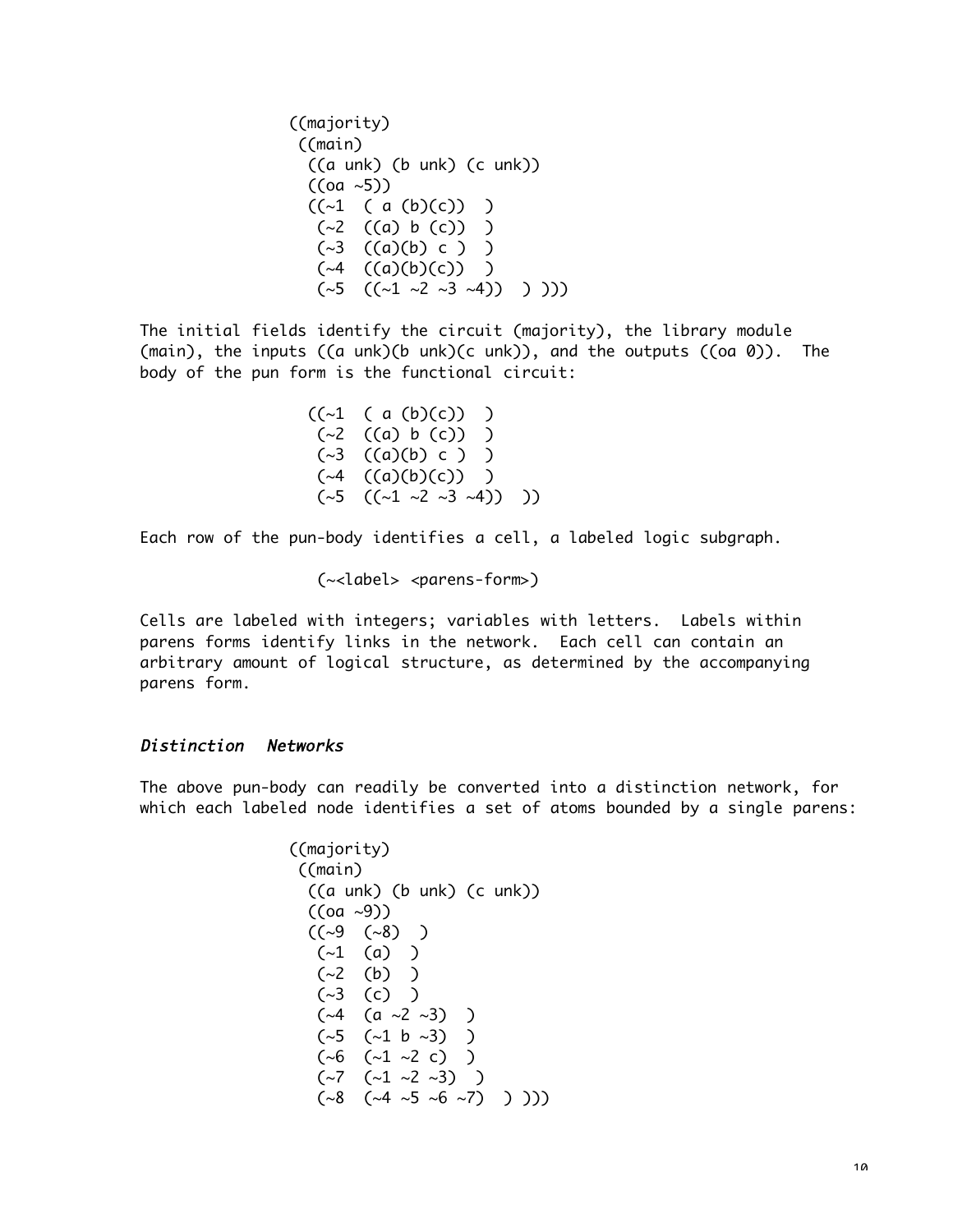Here each label represents a link in the distinction network. Although labels identify the dnode they are paired with, they can also be thought of as wires connecting the labeled dnode with its occurrences within other dnodes. That is, labels identify the output wires from each dnode. Multiple occurrences of a label denote fan-out.

The pun form of a distinction network is also an adjacency list for a directed acyclic graph (DAG) in the case of combinational circuits, and a directed cyclic graph in the case of sequential circuits.

Since the connectivity of a distinction network is confounded with its logical functionality, the "logic" can be seen to reside in the nodes themselves (as generalized nor gates which transform signals), or in the links (as connectivity transforms).

#### Extruded Parens Form

The dnodes in the pun body of a distinction network are easily identified using the extruded parens form:

$$
(( (a (b)(c)) ((a) b (c)) ((a)(b) c) ((a)(b)(c)))
$$
          parens

 ( ) 9 ( ) 8 ( ) ( ) ( ) ( ) 4 5 6 7 a ( )( ) ( ) b ( ) ( )( ) c ( )( )( ) 2 3 1 3 1 2 1 2 3 b c a c a b a b c

Numbers in the right-hand tree refer to cells in the above Pun circuit. The redundancy of numbered containers with single variables {1,2,3} has been eliminated by structure sharing. Here, literals are unique.

## Parens-pun Form

The following distinction network, generated by Losp reduction, is a functionally equivalent representation of MAJORITY:

$$
((oa \sim 4))
$$
  
\n $((\sim 1$  (a b)) )  
\n $(\sim 2$  (a c))  
\n $(\sim 3$  (b c))  
\n $(\sim 4$  (  $\sim 1$   $\sim 2$   $\sim 3$ ) ))

Below, the pun-body is expressed as a single parens form, the pun-parens form.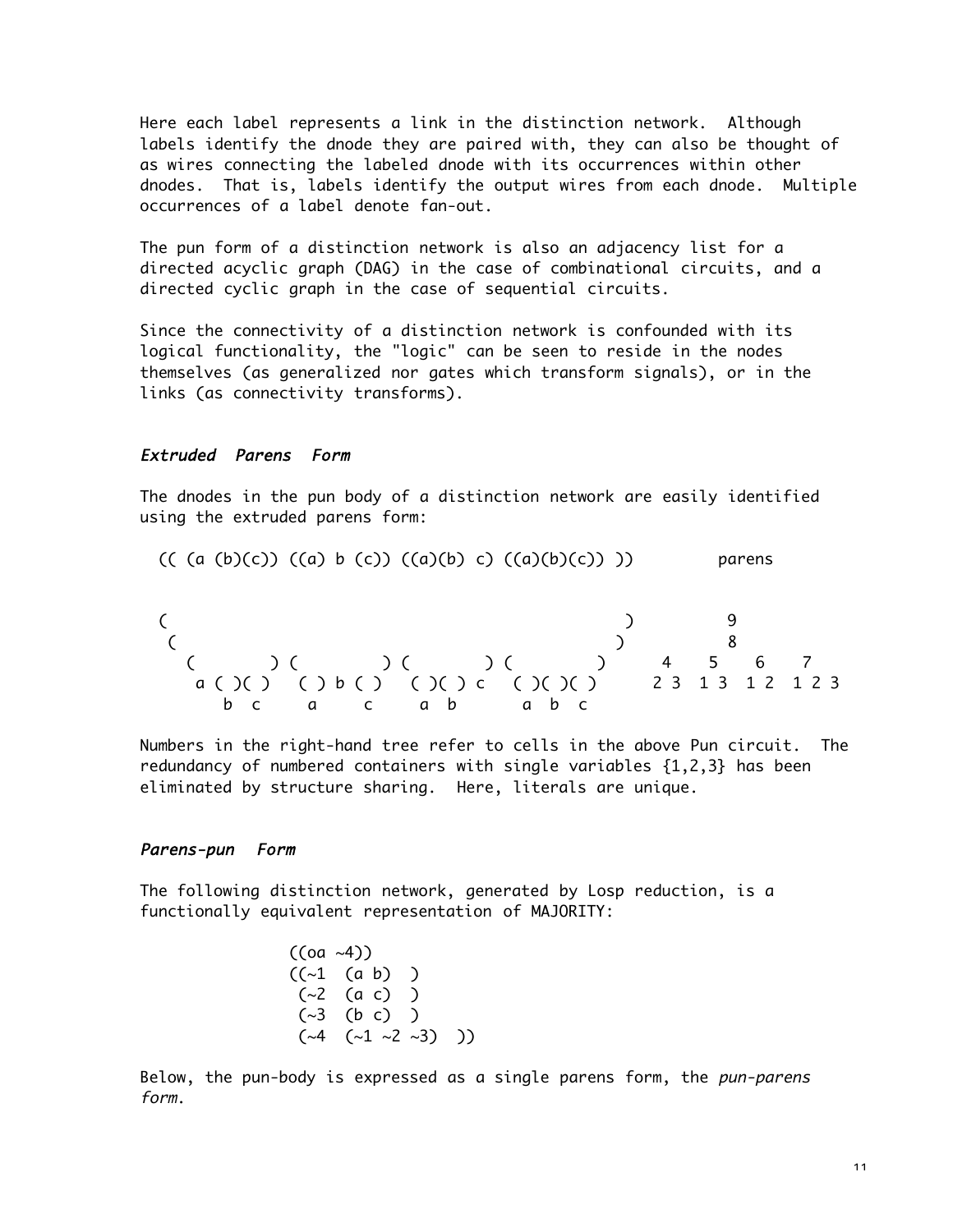((majority) ((main) ((a unk) (b unk) (c unk))  $((oa -1))$  $((-1 ((a b) (a c) (b c)) )$ 

This representation obviates the need for a circuitry frame, and can be expressed as a parens expression directly

((a b) (a c) (b c))

Interpreted for logic, this reads:

 $((a \tOR b) \tAND (a \tOR c) \tAND (b \tOR c))$ 

An equivalent parens expression is more deeply nested:

 $(( (b) (a c)) (c) (a b)))$ 

Interpreted for logic, this reads:

((b AND (a OR c)) OR (c AND (a OR b)))

For comparison, the parens-pun for this equivalent logical expression follows:

> ((majority) ((main) ((a unk) (b unk) (c unk))  $((oa -1))$  $((-1 \ ((((b) (a c)) ((c) (a b)))) ) ))$

As a dnet, this pun-body is:

$$
((\text{oa} \sim 8))
$$
  
\n
$$
((\sim 8 \quad (\sim 7) \quad )
$$
  
\n
$$
(\sim 1 \quad (b) \quad )
$$
  
\n
$$
(\sim 2 \quad (c) \quad )
$$
  
\n
$$
(\sim 3 \quad (a \quad b) \quad )
$$
  
\n
$$
(\sim 4 \quad (a \quad c) \quad )
$$
  
\n
$$
(\sim 5 \quad (\sim 1 \quad \sim 4) \quad )
$$
  
\n
$$
(\sim 6 \quad (\sim 2 \quad \sim 3) \quad )
$$
  
\n
$$
(\sim 7 \quad (\sim 5 \quad \sim 6) \quad ))
$$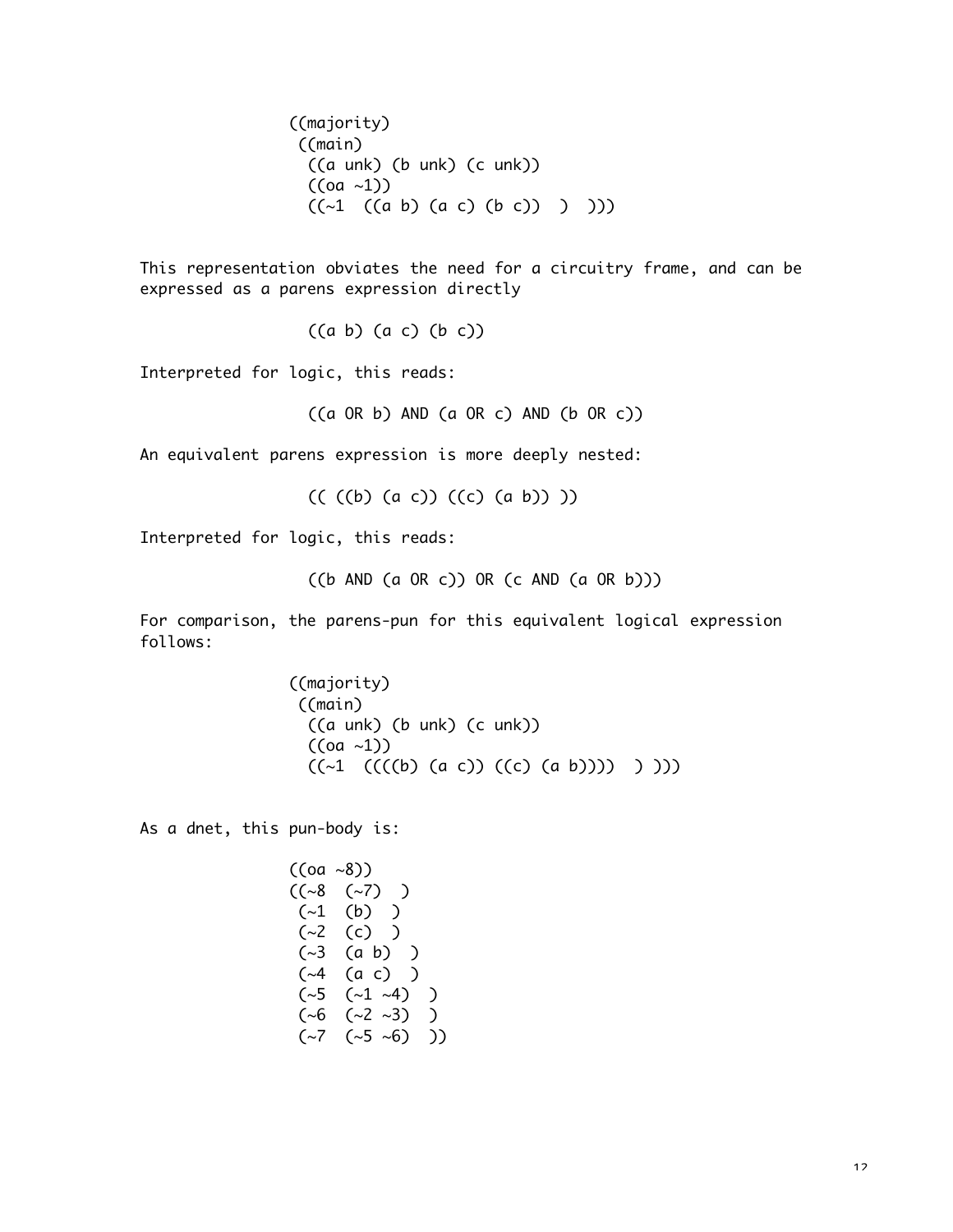## MAJORITY in the One-Bit Adder

Yet another form of the majority circuit is presented in the chart of spatial representations earlier.

 $(( (a)(b)) ((a)(c)) ((b)(c)))$ 

This can be read for logic as

((a AND b) OR (a AND c) OR (b AND c))

This form perhaps has a more natural semantic reading. The pun circuit would be:

> ((majority) ((main) ((a unk) (b unk) (c unk))  $((oa -4))$  $((-1 ((a)(b))) )$  $(\sim 2 \ (a)(c))$  )  $(\sim3$  ((b)(c)) )  $({\sim}4$   $(({\sim}1 {\sim}2 {\sim}3)) )$  )

The accompanying dnet body is:

$$
((oa \sim 8))
$$
  
\n
$$
((-1 (a)) )
$$
  
\n
$$
(-2 (b))
$$
  
\n
$$
(-3 (c))
$$
  
\n
$$
(-4 (-1 \sim 2)) )
$$
  
\n
$$
(-5 (-1 \sim 3)) )
$$
  
\n
$$
(-6 (-2 \sim 3)) )
$$
  
\n
$$
(-7 (-4 \sim 5 \sim 6)) )
$$
  
\n
$$
(-8 (-7)) )
$$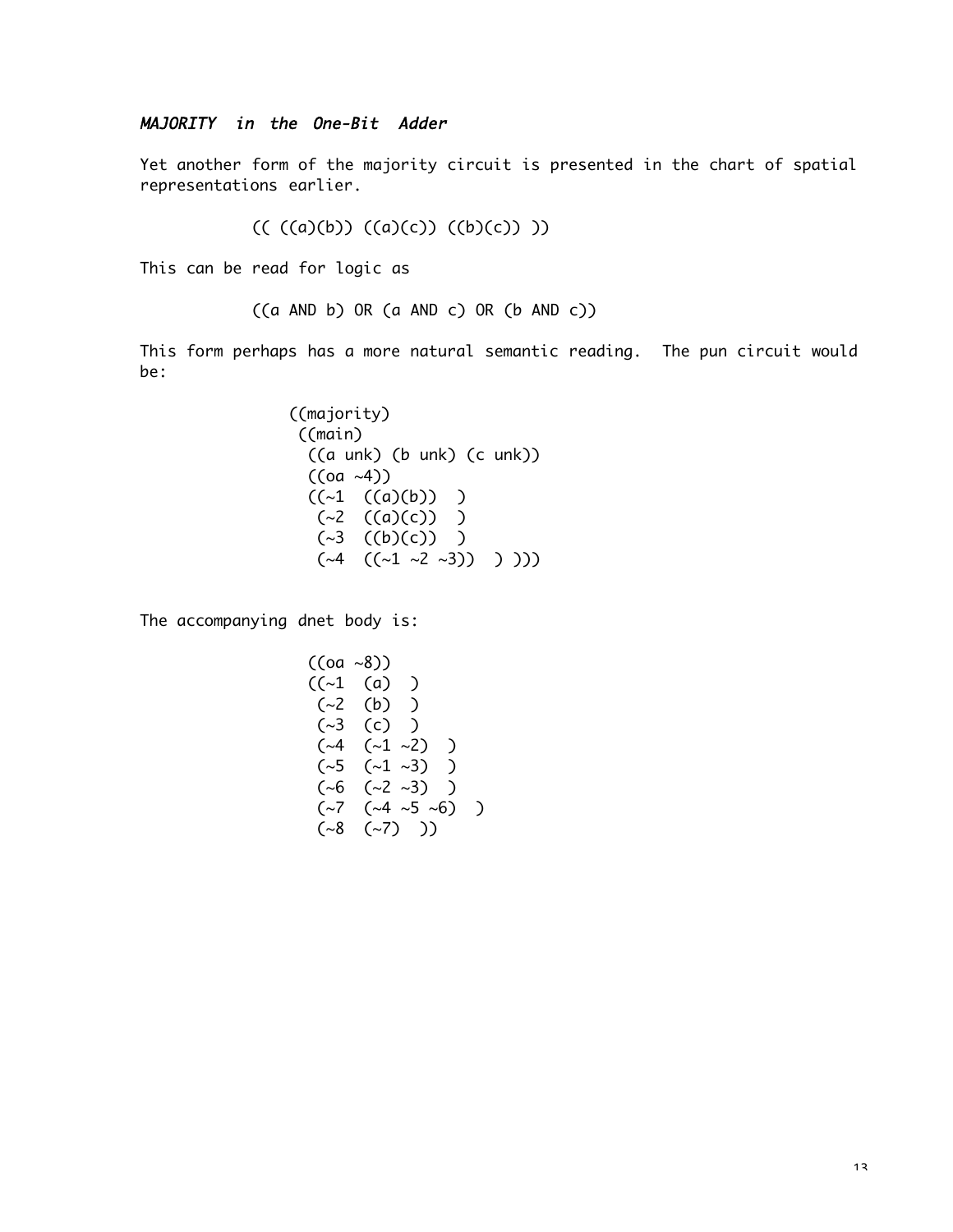# ADJACENCY LIST MODEL

When represented in pun notation, a distinction network has the same form as an adjacency list. The adjacency list representation evaluates by propagating grounds via substitution. The majority pun form:

$$
((\sim 1
$$
 (a b)) )  
\n( $\sim 2$  (a c) )  
\n( $\sim 3$  (b c) )  
\n( $\sim 4$  ( $\sim 1$   $\sim 2$   $\sim 3$ ) ))

## Evaluation

For the input binding  $\{(a 1), (b 0), (c 0)\}$ , which is  $\{(a ()), (b )\}$ ,  $(c )\}$  in parens notation, we begin by substitution

$$
((\text{oa} \sim 4))
$$
  
\n $((\sim 1 \quad ((\sim) \quad ) \quad )$   
\n $(\sim 2 \quad ((\sim) \quad ) \quad )$   
\n $(\sim 3 \quad (- \quad ) \quad )$   
\n $(\sim 4 \quad (-1 \sim 2 \sim 3) \quad ))$ 

Cells with (()) are immediately deleted. Note that deleted cell labels need to be cleaned up using void-substitution.

$$
((\text{oa}~4))
$$
  
 $((\sim3 ( ) ) )$   
 $(\sim4 ( \sim3 ) ))$ 

Cells with () as substituted again, and then deleted.

$$
((oa \sim 4))
$$

$$
((\sim 4 \quad (()) \quad )
$$

The remaining cell is substituted, leaving the explicit output form:

$$
((oa (()) ))
$$

Another reduction generates the implicit output form:

((oa <void>)) which is logical False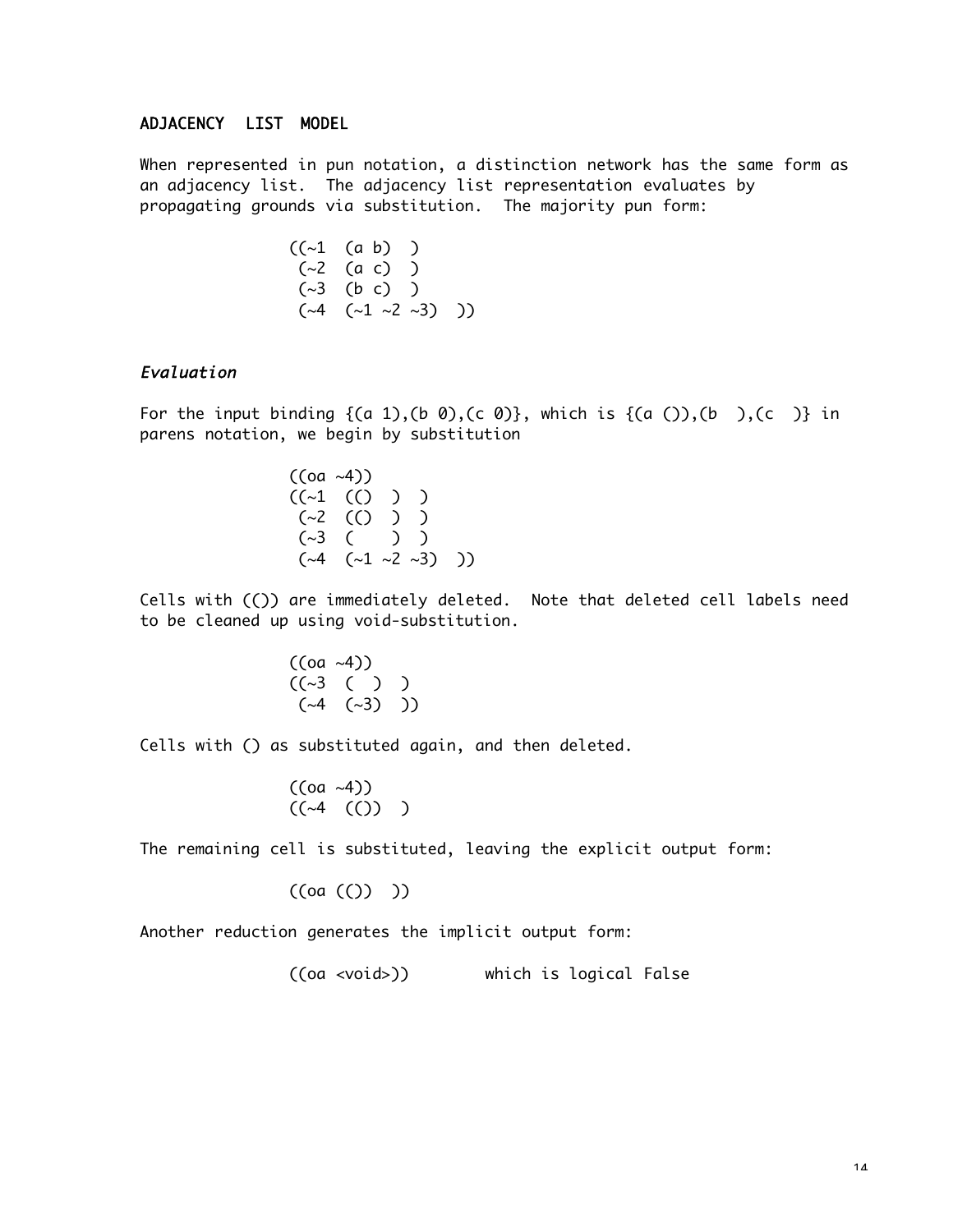#### RELATIONAL MODEL

Containment relations can be expressed as ordered pairs. The specific ordering indicates the inside/outside property of containers. A distinction graph is a set of adjacency relations, which can be expressed as a set of ordered pairs. Since it is conventional to evaluate a circuit from input to output, the containment pairs are expressed by the is-contained-by relation:

| <contents container=""></contents>      | container model |
|-----------------------------------------|-----------------|
| <inside outside=""></inside>            | boundary model  |
| <input output=""/>                      | circuit model   |
| <antecedent consequent=""></antecedent> | logic model     |

The relational representation of the parens data structure  $((a)(b))$  is:

 $\{\langle b \rangle \}$  3>, $\langle a \rangle$  2>, $\langle 3 \rangle$  1>, $\langle 2 \rangle$  1>, $\langle 1 \rangle$  0>}

The MAJORITY example as a set of ordered pairs follows:

( ( a b) ( a c) ( b c)) 0 1 2 3 4

 $\{2>, 3>, \\*\\*2, \\*\\*4\\*\\*, \\*\\*2, \\*\\*4\\*\\*, \\*\\*3, \\*\\*4\\*\\*, \\*\\*4, \\*\\*2, \\*\\*4\\*\\*, \\*\\*2, \\*\\*4\\*\\*, \\*\\*3, \\*\\*4\\*\\*, \\*\\*4, \\*\\*1\\*\\*, \\*\\*4, \\*\\*1\\*\\*, \\*\\*4, \\*\\*1\\*\\*\}\\*\\*\\*\\*\\*\\*\\*\\*\\*\\*\\*\\*\\*\\*\\*\\*\\*\\*\\*\\*$ 

This too is a data structure which supports general computation via transversal rules. It represents a Boolean form, but with all of the logic apparently stripped away.

#### Evaluation

The functional reading of the relational model provides an evaluation technique. To evaluate a relational structure, variable bindings are first substituted into the set of relational pairs which defines a given logical functionality. Then the following transformation rules apply:

RULE 1: delete all singletons <x> at initialization.

RULE 2: for each  $\langle x \rangle$  with no z such that  $\langle z \rangle$ , delete <x y> and delete  $w> for all y bound by  $y>.$$ 

The termination conditions are:

| $\{ \} = F$  | all pairs deleted       |
|--------------|-------------------------|
| $\{  \} = T$ | one output pair remains |

Here is the MAJORITY example: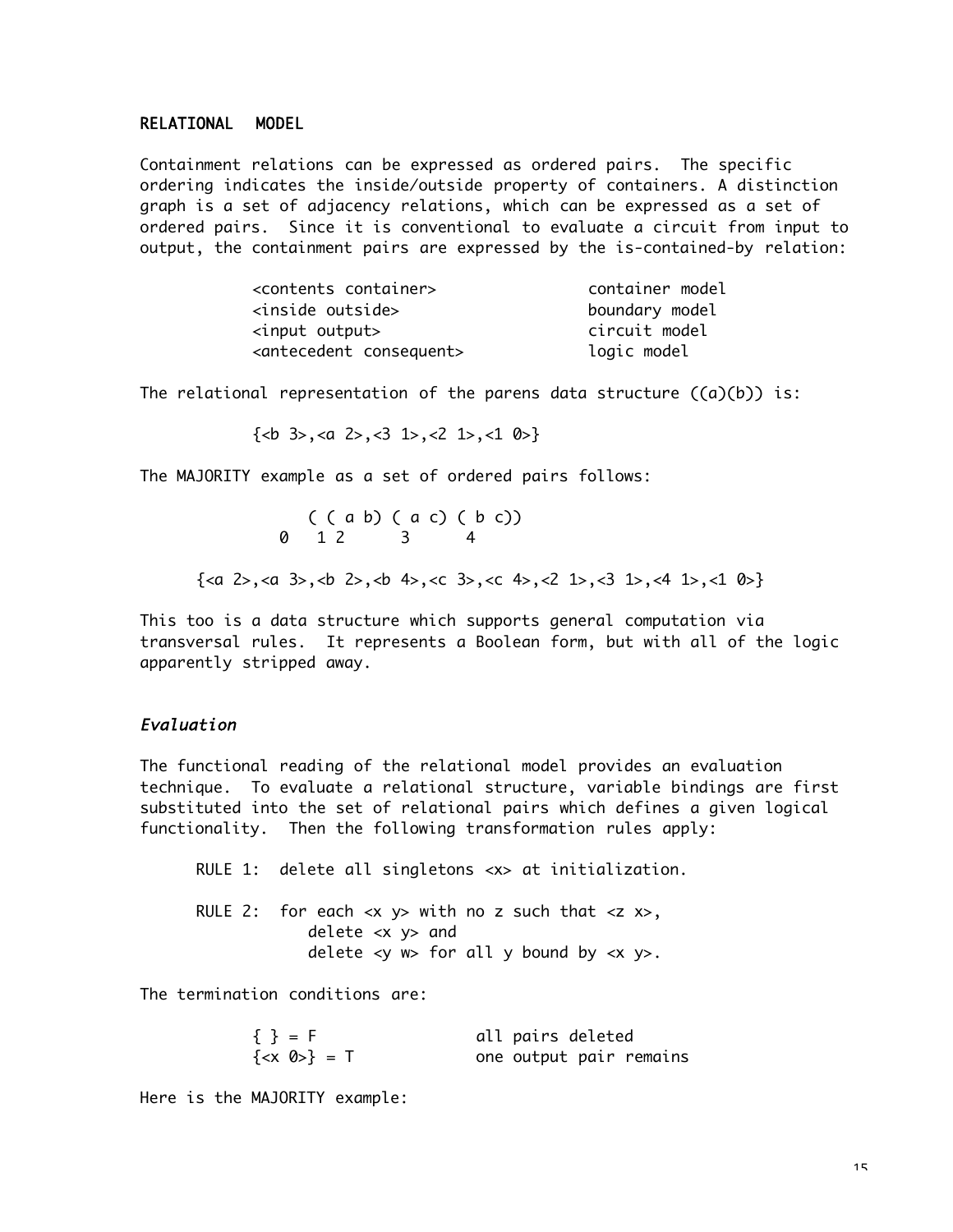{<a 2>,<a 3>,<b 2>,<b 4>,<c 3>,<c 4>,<2 1>,<3 1>,<4 1>,<1 0>}

Substituting bindings  $\{(a 1), (b 0), (c 0)\}$ , which is  $\{(a ()), (b), (c)\}$  in parens notation, the relational representation of MAJORITY becomes

 $\{\langle \cdot \rangle$  2>, $\langle \cdot \rangle$  3>, $\langle \cdot \rangle$ , $\langle \cdot \rangle$ , $\langle \cdot \rangle$ , $\langle \cdot \rangle$ , $\langle \cdot \rangle$ , $\langle \cdot \rangle$ , $\langle \cdot \rangle$ , $\langle \cdot \rangle$ , $\langle \cdot \rangle$ , $\langle \cdot \rangle$ , $\langle \cdot \rangle$ , $\langle \cdot \rangle$ , $\langle \cdot \rangle$ , $\langle \cdot \rangle$ , $\langle \cdot \rangle$ , $\langle \cdot \rangle$ , $\langle \cdot \rangle$ , $\langle \cdot \rangle$ , $\langle \cdot \rangle$ , $\langle \cdot \rangle$ , $\langle \cdot \rangle$ , $\langle \cdot \rangle$ 

Rule 1 applies only once at initialization. It deletes the singletons {<2>,<3>,<4>}, leaving:

 $\{<() 2>, (() 3>, (2 1), (3 1), (4 1), (1 0)\}$ 

Rule 2 applies repetitively until termination.

The first application of Rule 2 identifies  $\{(.)$ ,4} as values of x which meet the constraint that no pair <z x> exists. The corresponding values of y are  ${1,2,3}$ . Rule 2 deletes the following pairs directly, via delete  $\langle x \rangle$  y>:

 $\{<() 2>,<() 3>,<(4) 1\}$ 

The following pairs are deleted indirectly, via delete <y w>:

 $\{<2\}$  1>, $<3\}$  1>, $<1\}$  0>}

This deletes all pairs. What remains is the termination condition:

 ${ }$  { } = F

Consider an alternative binding  $\{(a)(c), (b)(c)\}$ . Substituting this yields

 $\{\langle\zeta() \rangle\}$  2>, $\langle\zeta() \rangle\}$  3>, $\langle\zeta() \rangle\$ 2>, $\langle\zeta() \rangle\$ 4>, $\langle\zeta() \rangle\$ 4>, $\langle\zeta() \rangle\$ 4>, $\langle\zeta() \rangle\$ 

Rule 1 deletes singletons {<3>,<4>}, which leaves

 $\{\langle\zeta() \rangle \rangle, \langle\zeta() \rangle, \langle\zeta() \rangle, \langle\zeta() \rangle, \langle\zeta() \rangle, \langle\zeta() \rangle, \langle\zeta() \rangle, \langle\zeta() \rangle, \langle\zeta() \rangle\}$ 

Rule 2 identifies  $x = \{()\}$  and  $y = \{2,3,4\}$  resulting in two sets of deletions

 $\{\langle \rangle \}$  2>, $\langle \rangle$  3>, $\langle \rangle$  2>, $\langle \rangle$  4>} direct

 $\{<2\}$  1>, $<3\}$  1>, $<4\}$  1>} indirect

Removing these pairs leaves the termination condition

 $\{<1, 0>\}$ 

which is interpreted as True.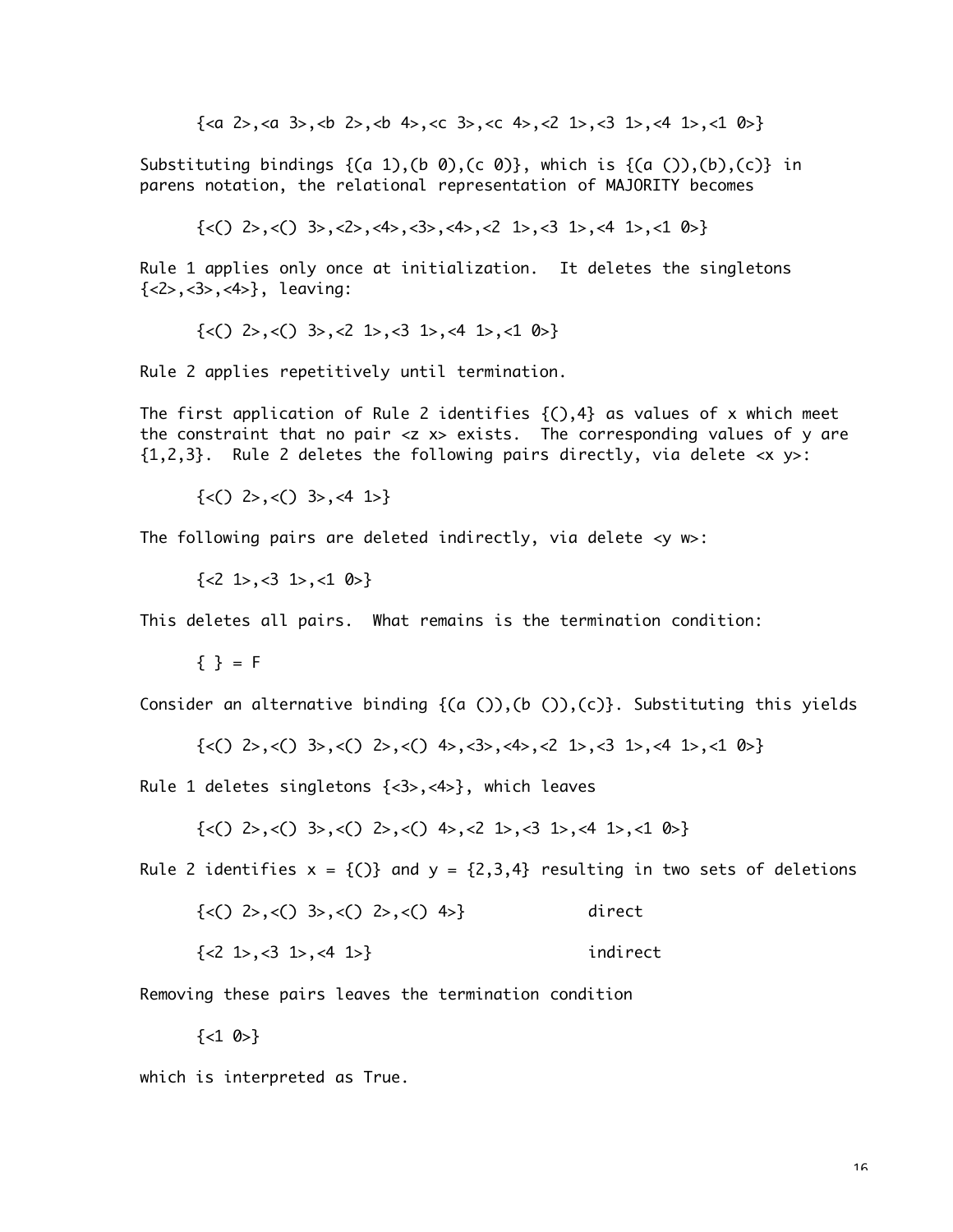#### OBJECT-ORIENTED MODEL

Transformation of graph and tree based representations can be achieved through object-oriented message-passing. Each dnode is an autonomous object, potentially executing on a different resource. Dnode objects have two properties: the list of upper connections (uppers), and a list of lower connections (lowers). Naturally, all dnodes are identical but for the bindings of these properties.

#### Messages

Dnodes respond to three messages: INITIALIZE, DELETE and DISCONNECT

At initialization, each dnode is sent the INITIALIZE message, which is an instruction to the dnode to count the number of lowers it has.

When (lowers = none), the dnode sends a DELETE message to all uppers, and then deletes itself by sending itself a DELETE message.

When a dnode receives a DELETE message, it sends a DISCONNECT message to all its uppers, (optionally) a DELETE to all of its other lowers, and then a DELETE to itself. The optional DELETE sent to all other lowers is a version of garbage-collection.

When a dnode receives a DISCONNECT message, it removes that lower from its list of lowers and then checks for presence of lowers. If there are none, it sends DELETE to its uppers, and the messaging cycle repeats.



Node 2 initiates a DELETE message to node 1. Node 1 responds by sending a DISCONNECT upwards and DELETEs downward and to itself.

DELETE can be achieved without reconfiguration of the structural model by permitting messages to pass through "deleted" nodes, as if invisible.

This procedure has been demonstrated to be strongly parallel (using a course grained 16-node hypercube), without contention, deadlock or thrashing. The paper Distinction Networks also addresses this technique.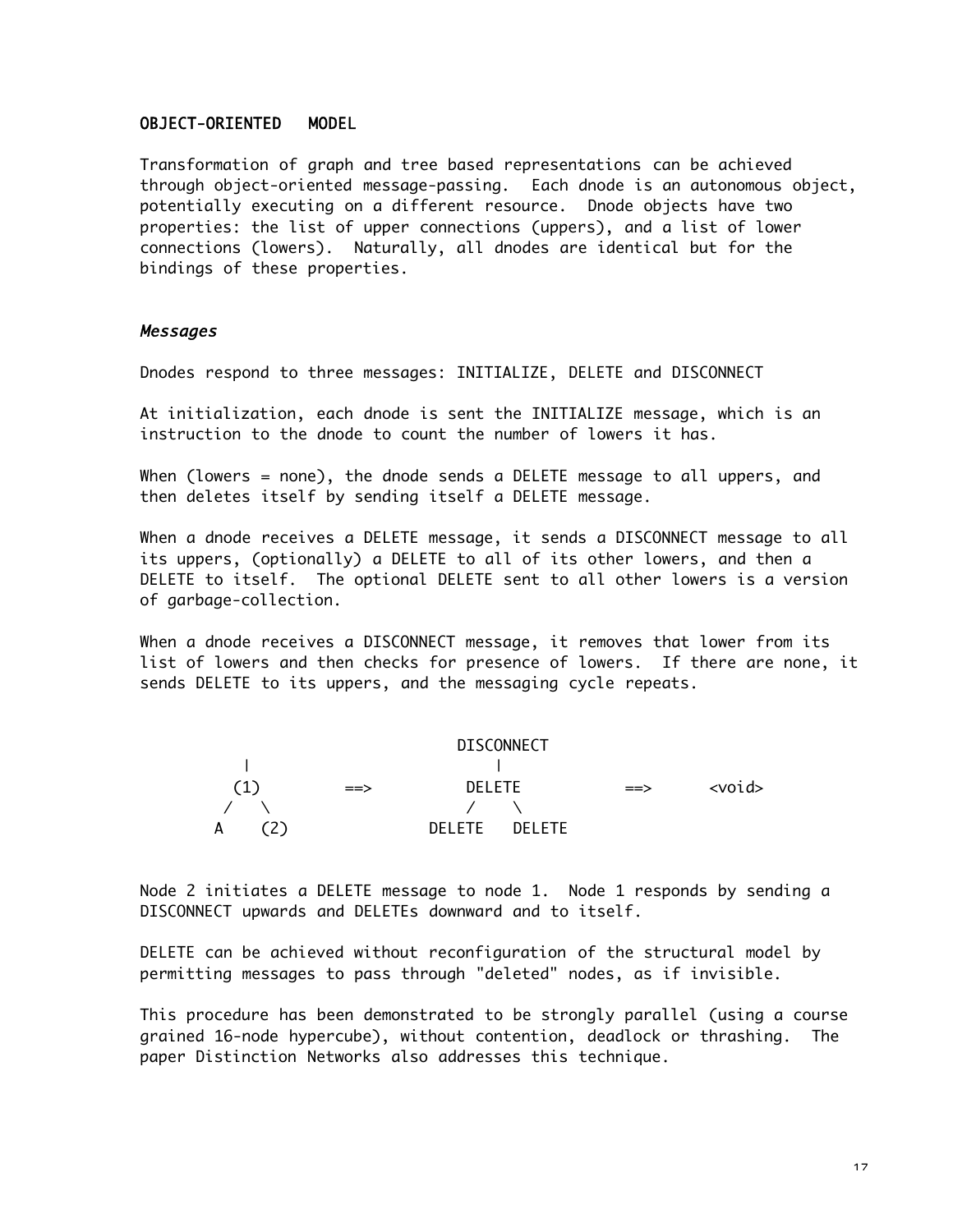## BIT-STREAM MODEL

Consider the majority circuit with the bindings

$$
\{(a 1), (b 0), (c 0)\}\qquad \{(a ()), (b ), (c )\}
$$

Substituting into the parens form:

 $((a \ b) (a \ c) (b \ c))$  $((() (O (O (C))$ 

If the parens were a bit stream, with the encoding  $)=0$  and  $(=1,$  we would have

 $((())((())() ) = 111001100100$ 

Naturally the parity of WFP is conserved in a 0/1 parity of the bit string.

The bit-stream reduction pattern for occlusion is

 $1x10y0 = xvoid$ 

where x and y are arbitrary collections of WFPs, including none.

Should this reduction pattern fail to occur at the top level, then the reduction algorithm is applied recursively to each bounded form, i.e. to each

 $1z0$ .

Below, the extruded representations indicate containment relations and the processing sequence for bit-stream parens:

> $((()())((()))) = 11101001110000$  $($  ) 1 0 ( )( ) 1 01 0 ()() ( ) 1010 1 0  $\bigcirc$  10

Evaluation of a bit-stream WFP can be achieved with a single-pass algorithm and a stack. The algorithm counts the depth of recursive descent. When an excess 0 is read in, the count is decremented by 1.

A paper Bit-Stream Evaluation also addresses this content.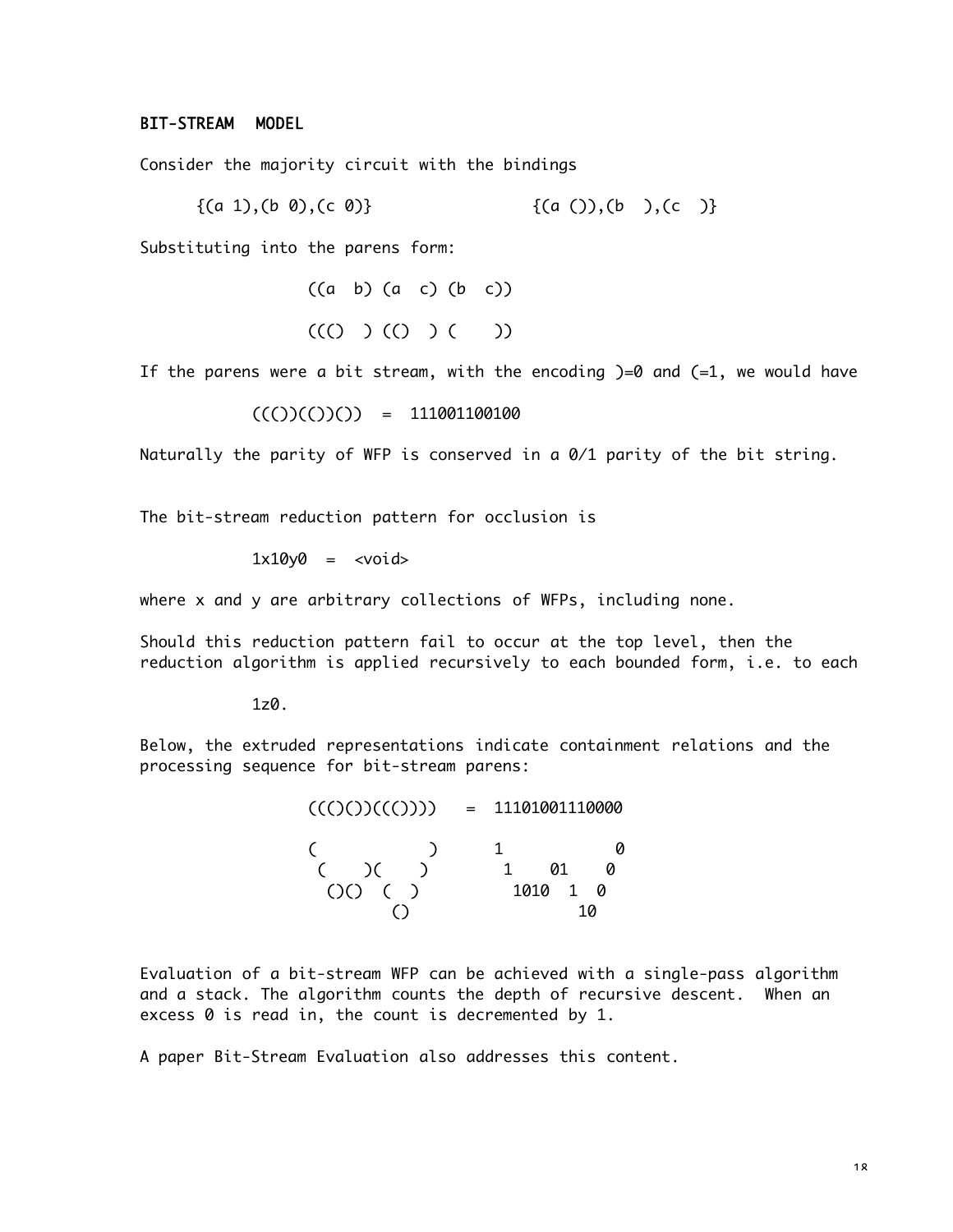## HARDWIRED LOGIC MODEL

Distinction networks can be actualized as circuits with only inverters, using the technique of wiring connections together to achieve the semantics of logical OR. Rather than generalized NOR gates, incoming wires are simply joined, forming a wire-or. The dnode itself is then a simple inverter.



By rearranging the inverters to lay along a line, the wiring of the circuit becomes a path which crosses an inverter bar many times.

Although it is possible to design circuitry which would implement void-based logic rather than traditional logic, that would probably require a significant redesign of hardware components and manufacturing methodologies, and would also possibly surrender backward-compatibility.

The occlusion array algorithm which follows uses conventional technology to implement a non-conventional algorithm. This algorithm could also run with reduced efficiency in traditional memory arrays manipulated by machine instructions, rather than in specialized hardware.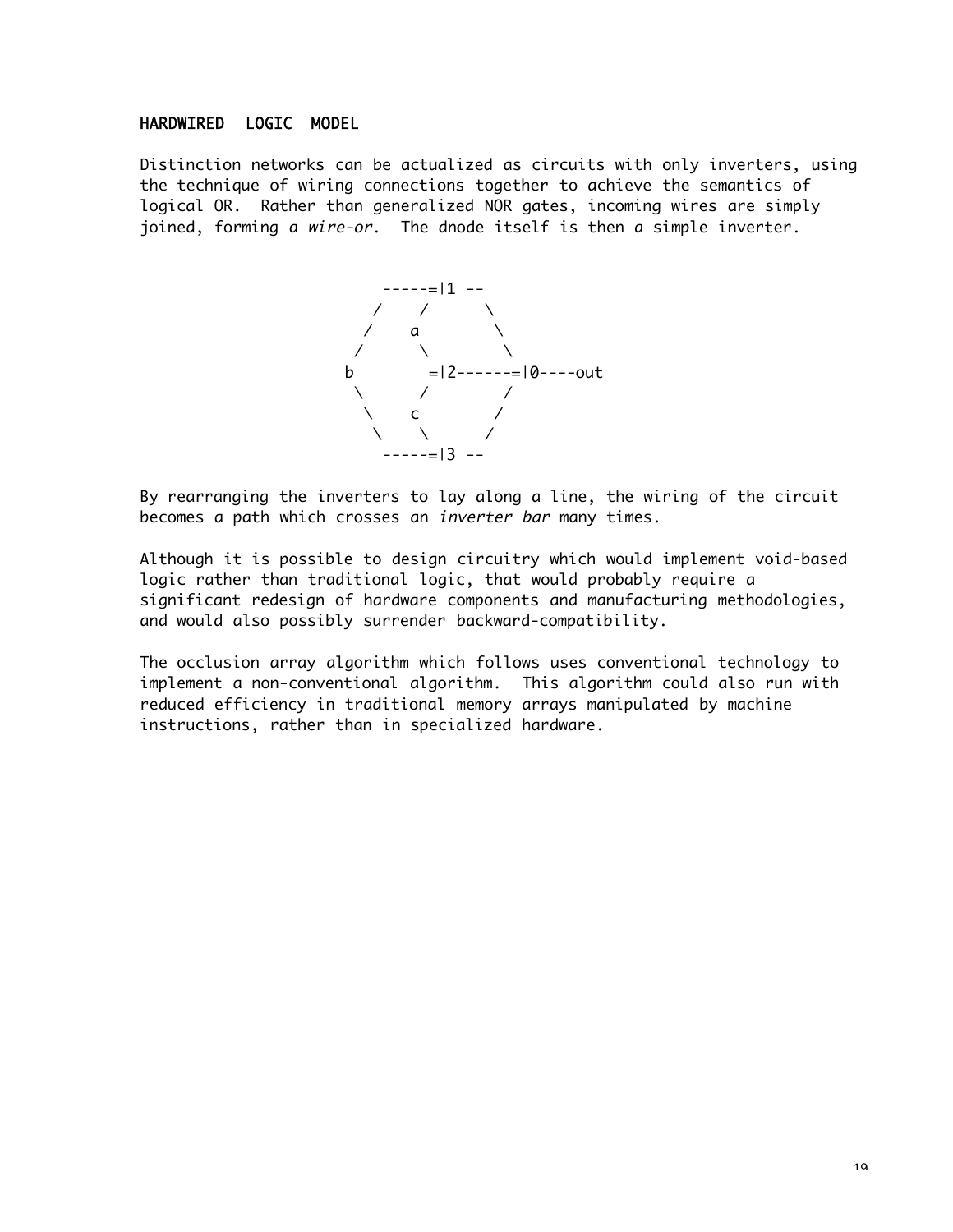## OCCLUSION ARRAY MODEL

The occlusion algorithm can be implemented using hardware as a generic substrate. The hardware substrate itself would be implemented using conventional signal propagation circuitry. The substrate wiring would be specific to the occlusion algorithm, and plays a role equivalent to the vonNeumann architecture for software.

An occlusion array for a given circuit functionality is a spatial display of distinctions, each distinction corresponding to one dnode in a distinction network. This array is a binary-valued rank 2 square matrix. Formally, an occlusion array is the relation matrix for a set of containment pairs, and the adjacency matrix for a distinction network.

The significant difference between an occlusion array and a matrix is that the array has logical semantics, it can be used to evaluate logical expressions and circuits. The configuration of distinctions in an occlusion array mirrors the topology of a distinction network. This configuration acts to steer the propagation of values through the array, analogous to the propagation of values through a logical circuit. In contrast, matrices are usually formulated for numerical computation. The conventional matrix addition and multiplication operations do not apply to occlusion arrays.

Occlusion arrays are void-based, thus their behavior is unary rather than binary. Only positive output values are asserted as output, negative output values occur by default, in the absence of an asserted positive value. The termination condition is independent of value assertion, so a propagated value (either negative or positive) is not necessary to terminate evaluation.

Progress occurs by masking, or eliminating, dnodes (array rows). When all rows are masked, computation is over. As specific dnodes are masked, the transparency of the output vector might change. At termination, any particular output either remains transparent (i.e. has a 0 value) or has become opaque (i.e. has a 1 value).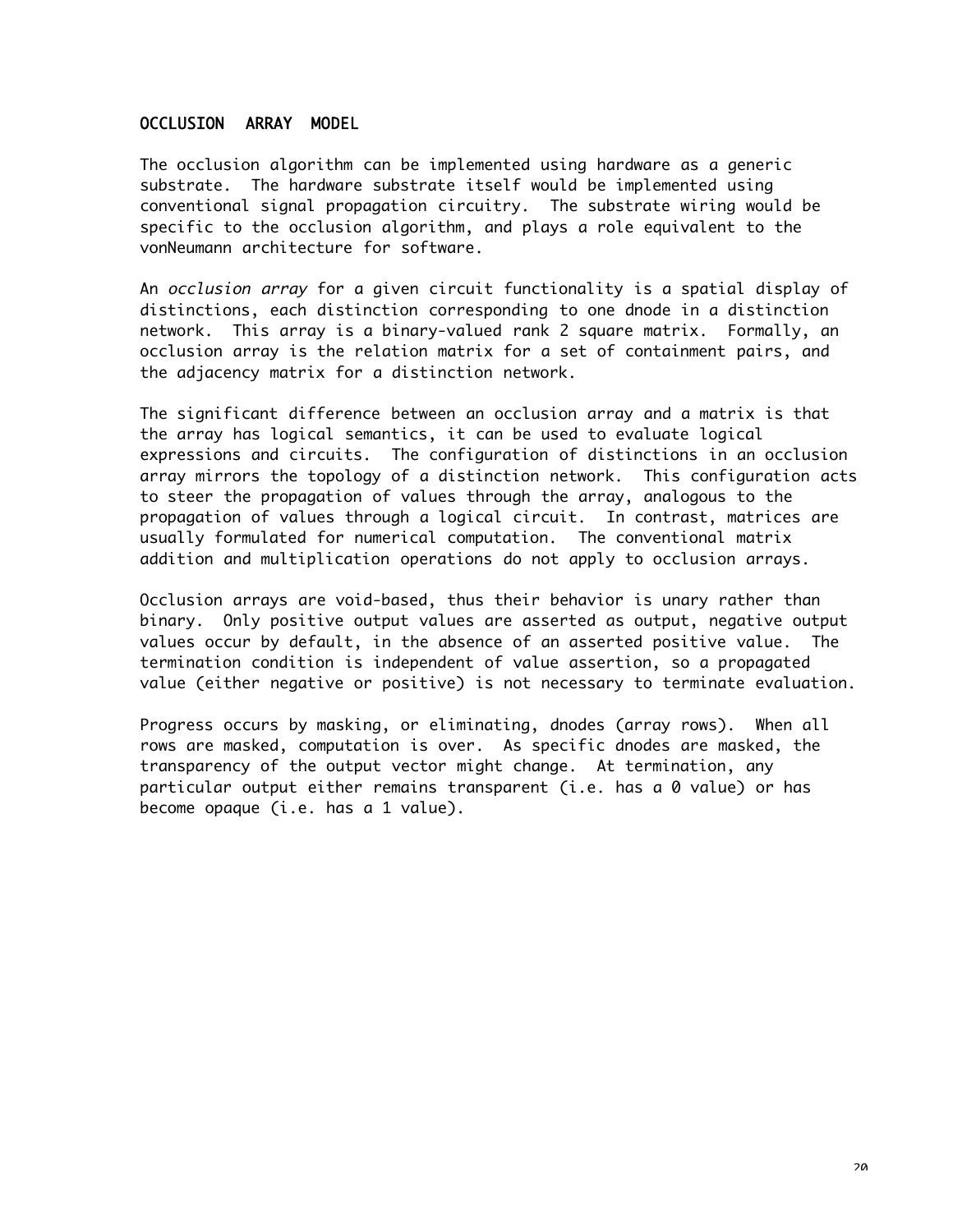# Combinational Components



## MAJORITY Example

Here the majority circuit is expressed as a pun body.

$$
((\sim 1
$$
 (a b)) )  
\n $(\sim 2$  (a c)) )  
\n $(\sim 3$  (b c)) )  
\n $(\sim 4$  ( $\sim 1$   $\sim 2$   $\sim 3$ ) ))

The occlusion array is